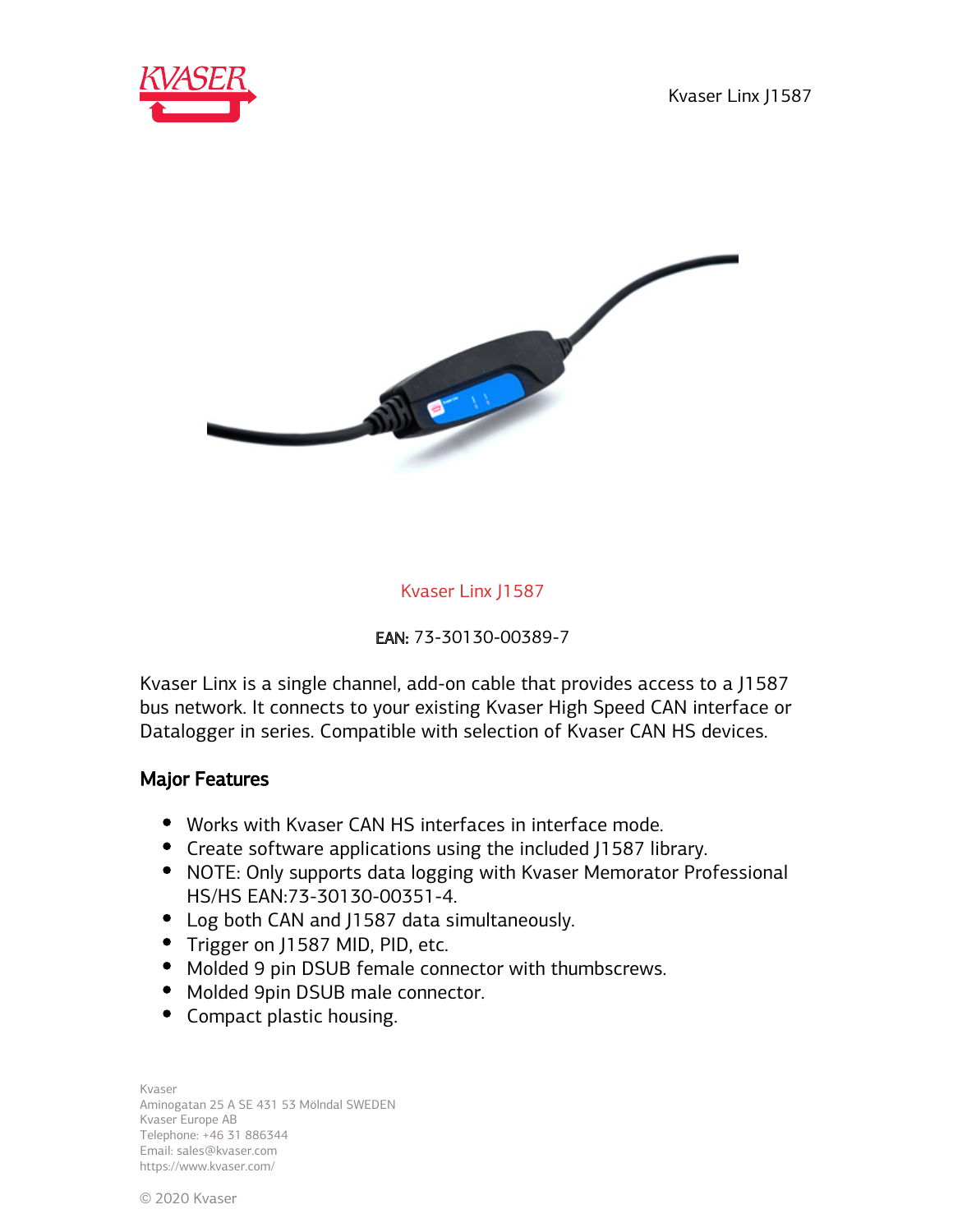

## **Warranty**

2-Year Warranty. See our General Conditions and Policies for details.

## Support

• Free Technical Support on all products available by contacting support@ kvaser.com.

## **Software**

- Documentation, software and drivers can be downloaded for free at www.kvaser.com/downloads.
- Kvaser CANLIB SDK is a free resource that includes everything you need to develop software for the Kvaser CAN interfaces. Includes full documentation and many program samples, written in C, C++, C#, Delphi, and Visual Basic.
- All Kvaser CAN interface boards share a common software API. Programs written for one interface type will run without modifications on the other interface types!
- J2534 Application Programming Interface available.
- RP1210A Application Programming Interface available.
- On-line documentation in Windows HTML-Help and Adobe Acrobat format.

Kvaser Aminogatan 25 A SE 431 53 Mölndal SWEDEN Kvaser Europe AB Telephone: +46 31 886344 Email: sales@kvaser.com https://www.kvaser.com/

© 2020 Kvaser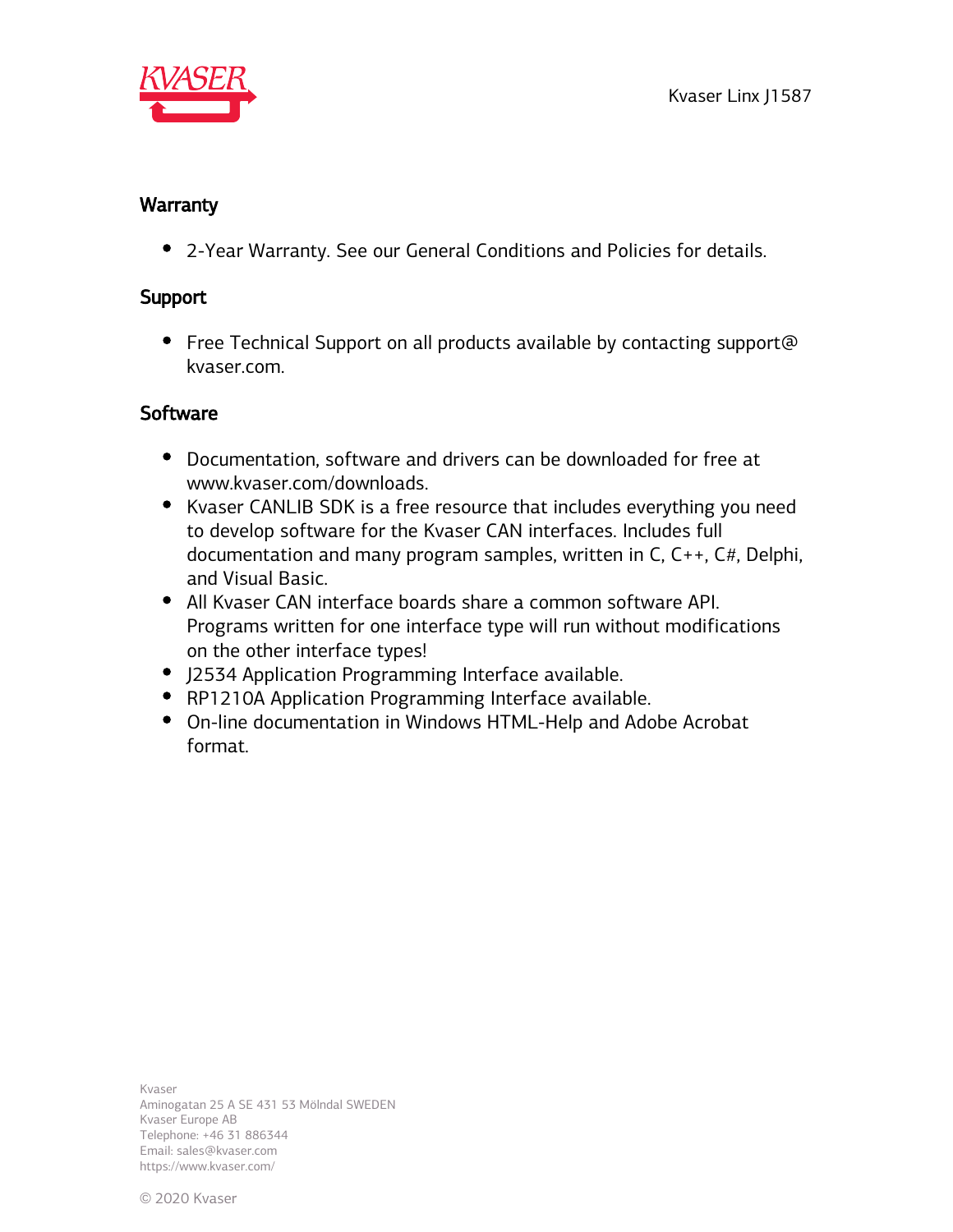

|                                 | TECHNICAL DATA - KVASER LINX J1587 |
|---------------------------------|------------------------------------|
| <b>ON-BOARD TX BUFFER</b>       | No                                 |
| OPERATING TEMPERATURE RANGE (C) | -40.00 to 85.00                    |
| <b>ON-BOARD BUFFER</b>          | No                                 |
| MSGRATE RX MAX                  | 2000                               |
| ERROR COUNTERS READING          | N/A                                |
| API, LICENCED                   | None                               |
| <b>MSGRATE TX MAX</b>           | 2000                               |
| WEIGHT (G)                      | 100.0                              |
| <b>EMBEDDED SCRIPT</b>          | No                                 |
| PC INTERFACE                    | Cable                              |
| MAXIMUM BITRATE (KBPS)          | 9600                               |
| WIDTH (MM)                      | 25                                 |
| HEIGHT (MM)                     | 20                                 |
| MINIMUM BITRATE (KBPS)          | N/A                                |
| # OF CAN CHANNELS               | 1                                  |
| OPERATING SYSTEM                | Win 7, Win Vista, Win 10, Win 8    |
| <b>CERTIFICATIONS</b>           | CE, RoHS                           |
| TIMESTAMP RESOLUTION (US)       | 100                                |
| ERROR FRAME DETECTION           | N/A                                |
| DATABASE DBC SUPPORT            | No                                 |
| <b>STATUS</b>                   | Not for new designs                |
| LENGTH (MM)                     | 100                                |
| <b>ERROR FRAME GENERATION</b>   | No                                 |
| <b>IP CLASS</b>                 | <b>IP40</b>                        |
| SOUND                           | No                                 |
| NETWORK CHANNEL(S)              |                                    |
| <b>CURRENT CONSUMPTION</b>      | Typical 200mA                      |

Kvaser

Aminogatan 25 A SE 431 53 Mölndal SWEDEN Kvaser Europe AB Telephone: +46 31 886344 Email: sales@kvaser.com https://www.kvaser.com/

© 2020 Kvaser